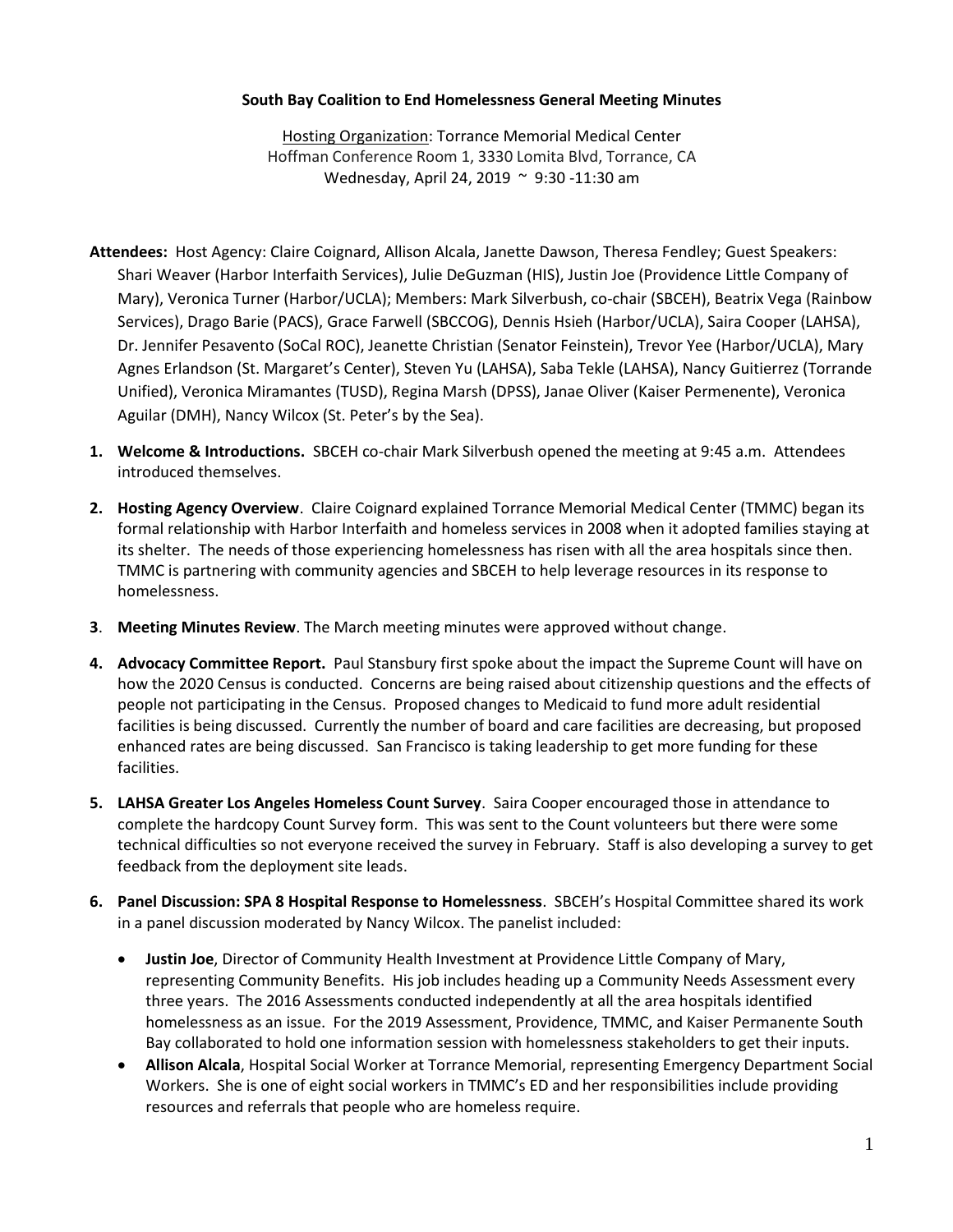- **Veronica Turner**, Clinical Social Worker Supervisor II at Harbor/UCLA Medical Center, representing LA County health care system. In 2016 she created a Homeless Task Force that operates out of the ED. 40% of the homeless patients they see live unsheltered on their campus grounds. PATH staffs two caseworkers on this Task Force.
- **Juliet DeGuzman**, Patient Navigator at Kaiser Permanente South Bay, representing Patient Navigators. Homeless patients are referred to her for focused engagement.
- **Shari Weaver**, Director of SPA 8 Coordinated Entry System (CES) at Harbor Interfaith Services, representing CES and the Hospital Liaison position. She has 18 years in homeless services and currently oversees all the CES programs in the South Bay - for individuals, families with minor aged children, and transitional age youth (18-24 yrs).

Justin explained assessing people and connecting them with community-based services was challenging. Providence now refers them to CES because it understands what while there are expanded housing and treatment programs now available, they can be complicated to navigate. Providence want to mirror Harbor/UCLA's program. Veronica added that it was important for all the hospitals to work together as they see patients make the circuit between them. Although she has direct access to county resources, some patients do not qualify so she refers them to Jessica Bailey, our region's Hospital Liaison, who can then link them to other programs. Shari gave an overview on the origins of CES and how the community stakeholder base has expanded. Those visiting the ED are not just there for medical services but sometimes for a safe place to rest.

In Spring 2017, United Way Greater Los Angeles awarded HIS a grant to pilot a position to connect area hospitals with CES. This Hospital Liaison position provides linkages and referrals into homeless services. It also helps facilitate coordination between the area hospitals: because a TMMC staffer cannot talk to someone at Kaiser about whether a patient has been to its ED, the Hospital Liaison provides this connection because she sits at the hub with "spokes" going to each of the five hospitals. At the end of the grant year, the private hospital saw the value of this position so they combined their resources to provide continued funding for sustain it. Shari reported that Harvard Medical contacted her recently and is going to model a program after this one.

Juliet shared a story about a Kaiser patient who was referred to recuperative care and then successfully got matched to a housing voucher. Another patient was homeless since she was 14. After being abused and experienced domestic violence, she has a difficult time trusting people and was very suspicious of her nurses and hospital social workers. Juliet was able to gain her trust and eventually got her enrolled in General Relief and Cal Fresh by outreaching to her every day. The patient recently made her first phone call to set up an appointment with Kaiser, a huge step for her. She revealed she has two children who live nearby and wants to watch them grow up.

Veronica said in the past 2.5 years, Harbor/UCLA has seen over 600 homeless patients, with 230 visits in the last year. She shared a patient story of someone in a wheelchair needing hip surgery. With the help of PATH, they were able to provide shelter for him for the six months it took for him to get into the Housing for Health DHS program. Because he has stable housing, he can now schedule his hip surgery. Her Homeless Task force is being duplicated at County/USC, but Nancy added she felt Harbor/UCLA's success is due to Veronica's exceptional ability to work with homeless patients.

A question about older adults was raised. Veronica said there is definitely a growing need for more affordable board and care facilities. Shari pointed out that many patients do not qualify for skilled nursing facilities. CES is witnessing an increase of people on fixed incomes experiencing homelessness, especially when one of the partners dies leaving the survivor with just one income. She referenced a recent Kaiser study showing a 28% increase in older persons who are becoming homeless. Prevention services were also discussed.